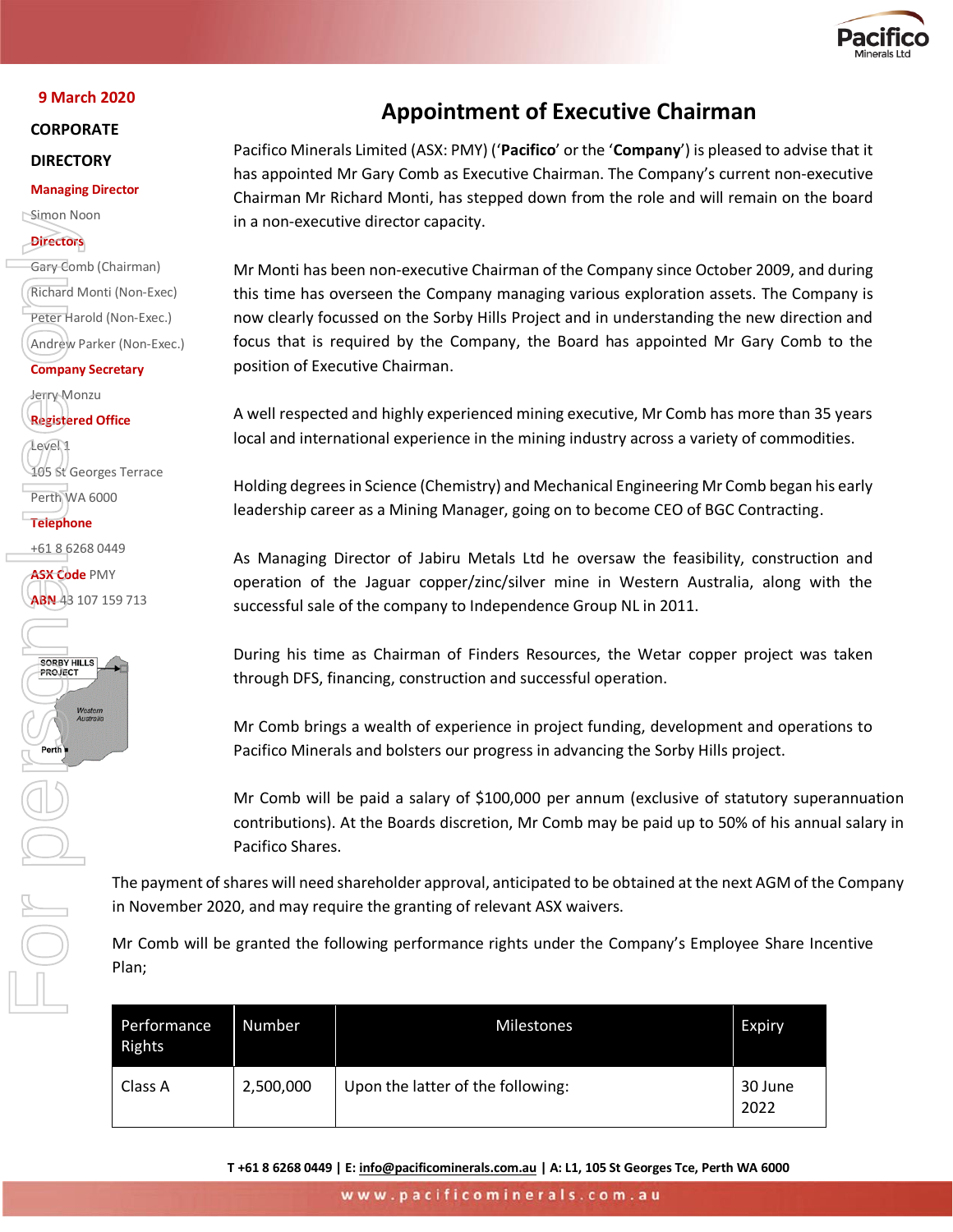

| Performance<br>Rights | Number    | <b>Milestones</b>                                                                                                                                                           | Expiry          |
|-----------------------|-----------|-----------------------------------------------------------------------------------------------------------------------------------------------------------------------------|-----------------|
|                       |           | successful completion and announcement of a<br>$\bullet$<br>preliminary feasibility study; and                                                                              |                 |
|                       |           | the VWAP of the Company's shares (as defined<br>in the ASX Listing Rules) as traded on the ASX<br>equals or exceeds A\$0.012 per share for 10<br>consecutive Business Days. |                 |
| Class B               | 3,000,000 | Upon the latter of the following:                                                                                                                                           | 30 June<br>2022 |
|                       |           | successful Completion of a definitive feasibility<br>study; and                                                                                                             |                 |
|                       |           | the VWAP of the Company's shares traded on<br>the ASX equals or exceeds A\$0.024 per share<br>for 10 consecutive Business Days.                                             |                 |
| Class <sub>C</sub>    | 3,500,000 | Upon the latter of the following:<br>the Company successfully securing Project<br>Finance in an amount of not less than \$50<br>million; and                                | 30 June<br>2022 |
|                       |           | the VWAP of the Company's shares traded on<br>the ASX equals or exceeds A\$0.04 per share for<br>10 consecutive Business Days.                                              |                 |
| Class D               | 4,000,000 | Upon the completion of the following milestone:<br>first commercial production.                                                                                             | 6 March<br>2025 |

Mr Simon Noon, Managing Director commented:

"*I am delighted to welcome Gary to the Company and am exited for the level of experience and knowledge that he brings to Pacifico as the Company embarks on the new strategic direction and transitions from an explorer to a development company".* 

Mr Comb is currently a non-executive chairman of Cyprium Metals.

The Board of Directors of Pacifico Minerals Limited have authorised this announcement for release to the market.

**FOR FURTHER INFORMATION, OR TO BE ADDED TO OUR ELECTRONIC MAILING LIST, PLEASE CONTACT:** Simon Noon (Managing Director) Phone: +61 (0)8 6266 8642 Email: [info@pacificominerals.com.au](mailto:info@pacificominerals.com.au)

**T +61 8 6268 0449 | E[: info@pacificominerals.com.au](mailto:info@pacificominerals.com.au) | A: L1, 105 St Georges Tce, Perth WA 6000**